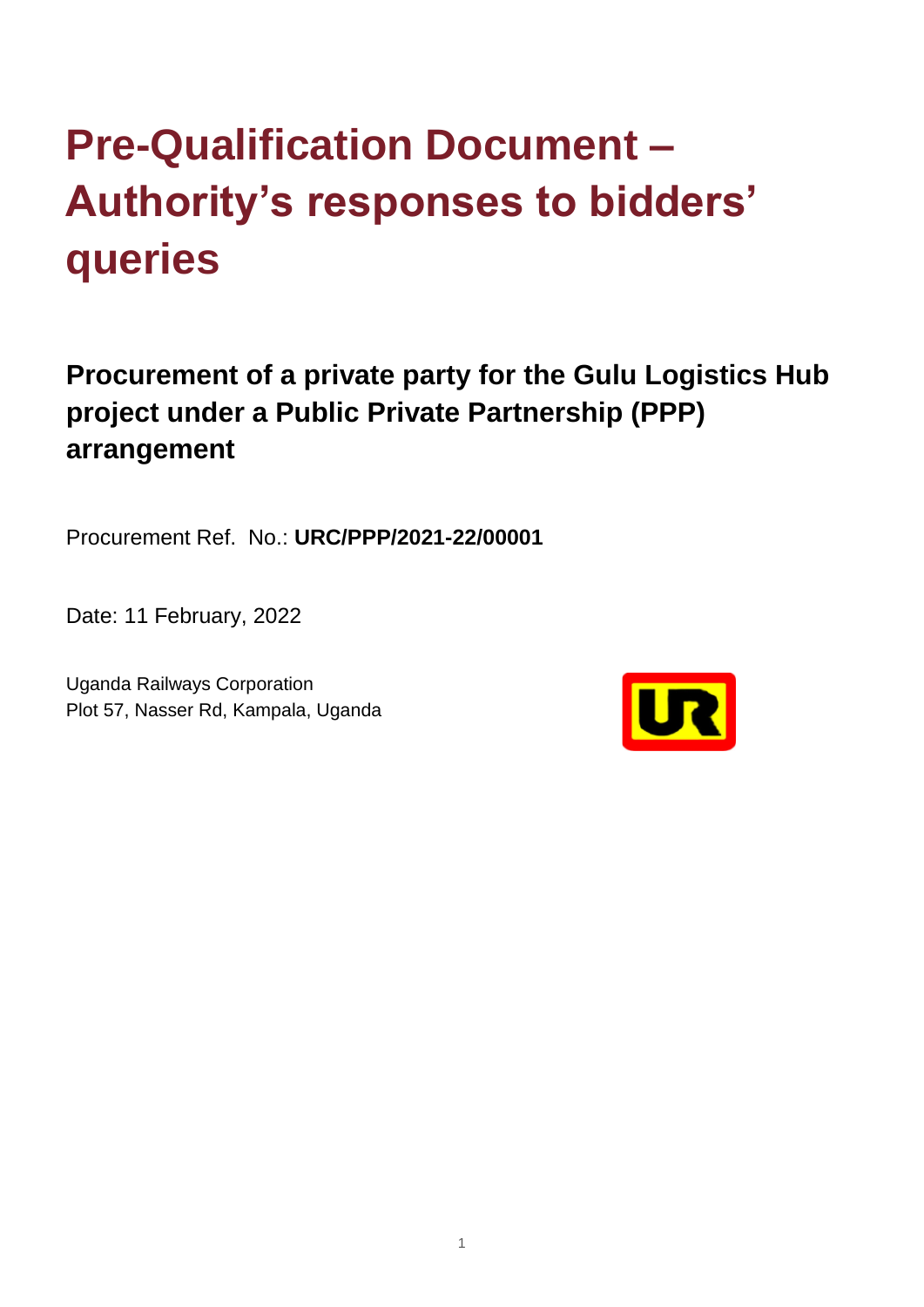## **Contracting Authority's responses to queries submitted by bidders on the RFQ**

| SI.<br>No. | Query                                                                                                                                                                                                                                                                                                                                                                                                                                                                                                                                                         | <b>Authority's Response</b>                                                                                                                                                                                                                                                                                                                                                                                                                                                                                                                                                                |                                         |                                 |                                                     |                                           |
|------------|---------------------------------------------------------------------------------------------------------------------------------------------------------------------------------------------------------------------------------------------------------------------------------------------------------------------------------------------------------------------------------------------------------------------------------------------------------------------------------------------------------------------------------------------------------------|--------------------------------------------------------------------------------------------------------------------------------------------------------------------------------------------------------------------------------------------------------------------------------------------------------------------------------------------------------------------------------------------------------------------------------------------------------------------------------------------------------------------------------------------------------------------------------------------|-----------------------------------------|---------------------------------|-----------------------------------------------------|-------------------------------------------|
| 1.         | <b>STRUCTURE</b><br><b>AND</b><br>COMPOSITION", required to be<br>completed by respondents who are<br>not in a consortium i.e. single<br>respondents because the column<br>descriptions don't seem to align well<br>with single respondent's needs? If<br>not, are they supposed to attach<br>Articles<br><b>of</b><br>Incorporation<br>and<br>registration documents?                                                                                                                                                                                        | Is "Form 4 - RESPONDENT'S A single entity bidder should also fill and provide Form 4 as well as the other<br>forms. They should also provide the Article of Incorporation and all the other<br>documents mentioned in the RFQ document.<br>As an example, the form 4 in this case could be filled as follows:                                                                                                                                                                                                                                                                              |                                         |                                 |                                                     |                                           |
|            |                                                                                                                                                                                                                                                                                                                                                                                                                                                                                                                                                               | <b>No</b>                                                                                                                                                                                                                                                                                                                                                                                                                                                                                                                                                                                  | <b>Role in</b><br>the<br><b>Project</b> | Name of<br>responsible<br>party | <b>Equity</b><br><b>Consortium</b><br>Member (Y/N)* | <b>Indicative</b><br>project share<br>(%) |
|            |                                                                                                                                                                                                                                                                                                                                                                                                                                                                                                                                                               | $\mathbf 1$                                                                                                                                                                                                                                                                                                                                                                                                                                                                                                                                                                                | Single<br><b>Bidder</b>                 | <b>XYZ</b>                      | Not Applicable                                      | 100%                                      |
| 2.         | Can we have specifications for the<br>additional requirements that need to<br>be completed at the facility in phase<br>1 and $2$                                                                                                                                                                                                                                                                                                                                                                                                                              | The appointed Private Party is expected to:<br>Procure necessary equipment and undertake operations & maintenance<br>a)<br>of the Phase 1 facility<br>Finance, design, and construct the Phase 2 infrastructure; and,<br>b)<br>procure necessary equipment and undertake operations & maintenance<br>C)<br>of the Phase 2 facility<br>The Private Party must meet the minimum performance standards &<br>specifications set by the Contracting Authority for completing the above tasks.<br>Further details shall be made available to bidders at the Request-for-Proposal<br>(RFP) stage. |                                         |                                 |                                                     |                                           |
| 3.         | What are the financial requirements<br>from the service provider for the<br>project                                                                                                                                                                                                                                                                                                                                                                                                                                                                           | The appointed Private Party is expected to arrange financing for procuring<br>equipment for Phase 1, development and equipment of Phase 2, and<br>operations & maintenance of both phases while adhering to the minimum<br>performance standards and specifications.<br>Further details about the project's development plans shall be made available<br>to bidders at the Request-for-Proposal (RFP) stage.                                                                                                                                                                               |                                         |                                 |                                                     |                                           |
| 4.         | What are the import/export volumes<br>for containers, breakbulk and other<br>types of cargo                                                                                                                                                                                                                                                                                                                                                                                                                                                                   | More details about the traffic expected at the Gulu Logistics Hub facility shall<br>be made available to bidders at the Request-for-Proposal (RFP) stage, such<br>as the Feasibility Study.<br>In addition, the bidders are expected to diligence these traffic data.                                                                                                                                                                                                                                                                                                                      |                                         |                                 |                                                     |                                           |
| 5.         | Minimum Equity for the consortium:<br>Must the 30% equity required to<br>a)<br>be held by firm registered in<br>Uganda be issued and paid up<br>or only issued?<br>Is 30% equity based only on the<br>b)<br>nominal value of shares or does<br>it also cover voting rights?<br>Which classes of shares are<br>$\mathsf{C}$<br>considered e.g. where<br><sub>a</sub><br>company has ordinary and<br>preference shares?<br>Is there minimum expected local<br>d)<br>(Ugandan)<br>shareholding<br>/Business Ownership for the<br>Uganda registered entity in the | In case of a consortium, the equity held by firms registered in Uganda should<br>be minimum 30% of the total issued share capital in the consortium based on<br>nominal value of the shares.<br>All classes of shares, including ordinary and preferred shares, shall be<br>considered for this evaluation.<br>There is no minimum Ugandan shareholding/business ownership requirement<br>for entities registered in Uganda.                                                                                                                                                               |                                         |                                 |                                                     |                                           |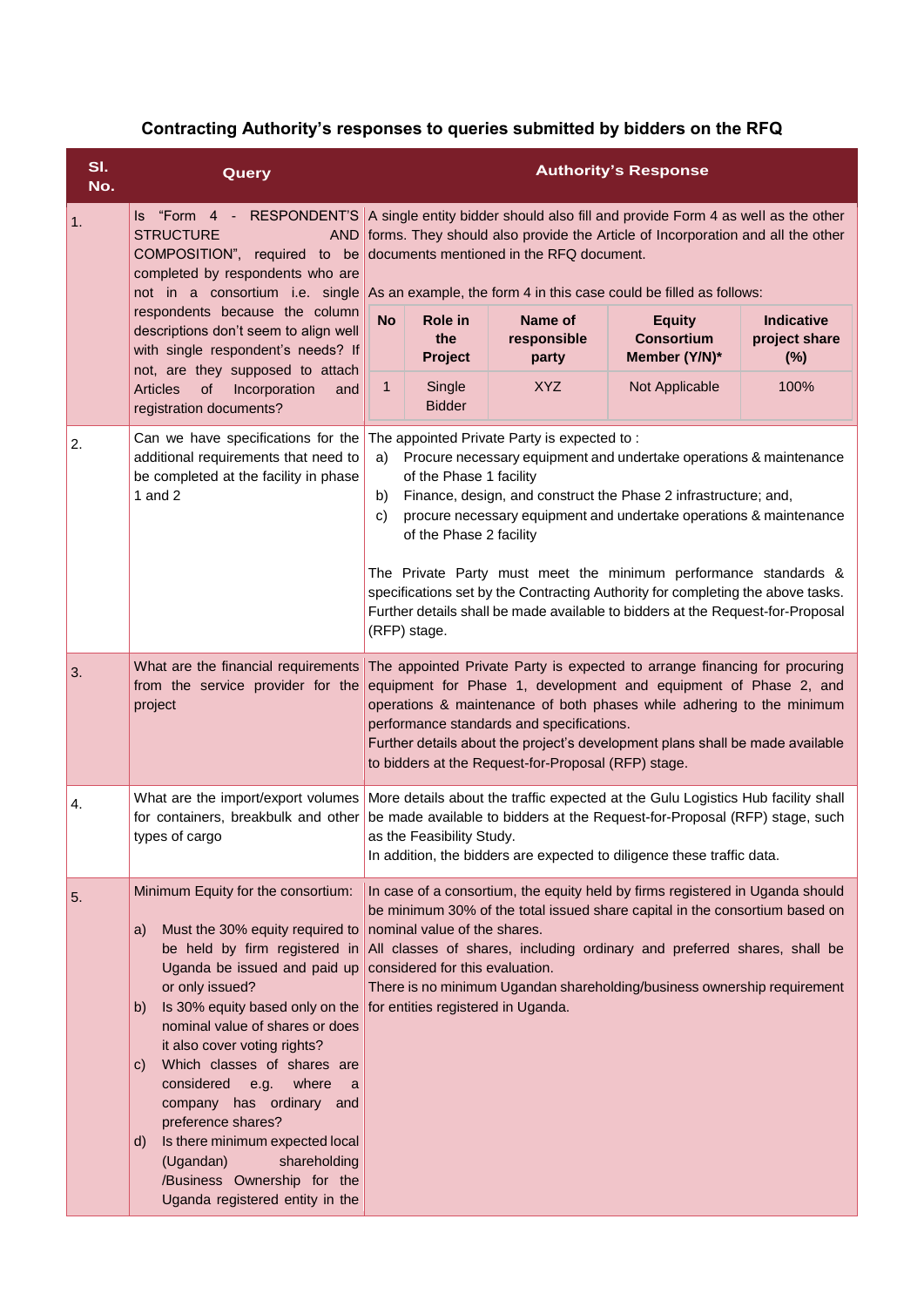| SI.<br>No. | Query                                                                                                                                                                                                                                                                                           | <b>Authority's Response</b>                                                                                                                                                                                                                                                                                                                                                                                                                                                                                                                                                                                                                                                                                                                                                                                                                                                                                                                                                                                                                                                                                        |
|------------|-------------------------------------------------------------------------------------------------------------------------------------------------------------------------------------------------------------------------------------------------------------------------------------------------|--------------------------------------------------------------------------------------------------------------------------------------------------------------------------------------------------------------------------------------------------------------------------------------------------------------------------------------------------------------------------------------------------------------------------------------------------------------------------------------------------------------------------------------------------------------------------------------------------------------------------------------------------------------------------------------------------------------------------------------------------------------------------------------------------------------------------------------------------------------------------------------------------------------------------------------------------------------------------------------------------------------------------------------------------------------------------------------------------------------------|
|            | consortium?                                                                                                                                                                                                                                                                                     |                                                                                                                                                                                                                                                                                                                                                                                                                                                                                                                                                                                                                                                                                                                                                                                                                                                                                                                                                                                                                                                                                                                    |
| 6.         | Facility requirements:<br>Must a single facility meet the<br>minimum acreage, TEU throughput<br>and CBM space or can a bidder<br>declare more than 1 facility whose<br>aggregate<br>capacity<br>meets<br>the<br>minimum thresholds?                                                             | Each minimum eligibility criteria for area, throughput and warehousing space<br>requirements must be met by a single facility and not by an aggregate for<br>multiple facilities.<br>It should be noted that a single facility need not meet all three technical<br>eligibility criteria together viz. area, throughput and warehousing space<br>requirements.<br>The three criteria may be met by distinct facilities.                                                                                                                                                                                                                                                                                                                                                                                                                                                                                                                                                                                                                                                                                            |
| 7.         | Project Phasing and Financing<br>What is the actual built area of<br>a)<br>Phase 1 of the project<br>detailed<br>financial<br>Will<br>the<br>b)<br>investment considerations used<br>in the construction of phase 1<br>including the projected cargo<br>throughput be shared<br>with<br>bidders | Details about the construction of Phase 1 and the expected traffic at the facility<br>shall be made available to bidders at the Request-for-Proposal (RFP) stage,<br>such as the Feasibility Study.                                                                                                                                                                                                                                                                                                                                                                                                                                                                                                                                                                                                                                                                                                                                                                                                                                                                                                                |
| 8.         | <b>Technical Experience</b><br>Is this limited to experience within<br>Uganda<br>or<br>is<br>regional/foreign<br>experience acceptable                                                                                                                                                          | Technical experience in all countries, i.e. Uganda as well as foreign countries,<br>shall be considered for evaluation.                                                                                                                                                                                                                                                                                                                                                                                                                                                                                                                                                                                                                                                                                                                                                                                                                                                                                                                                                                                            |
| 9.         | We would like to inquire about the<br>purpose and goals of this project.<br>And as a logistics company, what are<br>the benefits of contributing towards<br>this project?<br>We would also like to know more<br>about the procedures on how to join<br>and participate in the project.          | The Gulu Logistics Hub is among the flagship government initiatives in the<br>Ugandan trade and transport sector that intends to spur growth in Northern<br>Uganda. The overall objective of the facility is to contribute to sustainable and<br>inclusive economic development in Uganda and the East African Community.<br>The logistics hub will improve distribution of cargo and reduce logistics costs<br>in Uganda.<br>Details about the facility have also been provided in the Request for<br>Qualification (RFQ) document that can be found on the URC Tenders Portal<br>(URL: http://www.urc.go.ug/tenders-portal).<br>A video description of the project can also be found at the URC website (URL:<br>http://www.urc.go.ug/gulu-logistics-hub).<br>Further details about the project shall be made available to bidders at the<br>Request-for-Proposal (RFP) stage.<br>In addition, the bidders are expected to carry out their own analysis of the<br>project.<br>The procedure to participate in the procurement process of the GLH PPP<br>Project has been outlined in the RFQ document in detail. |